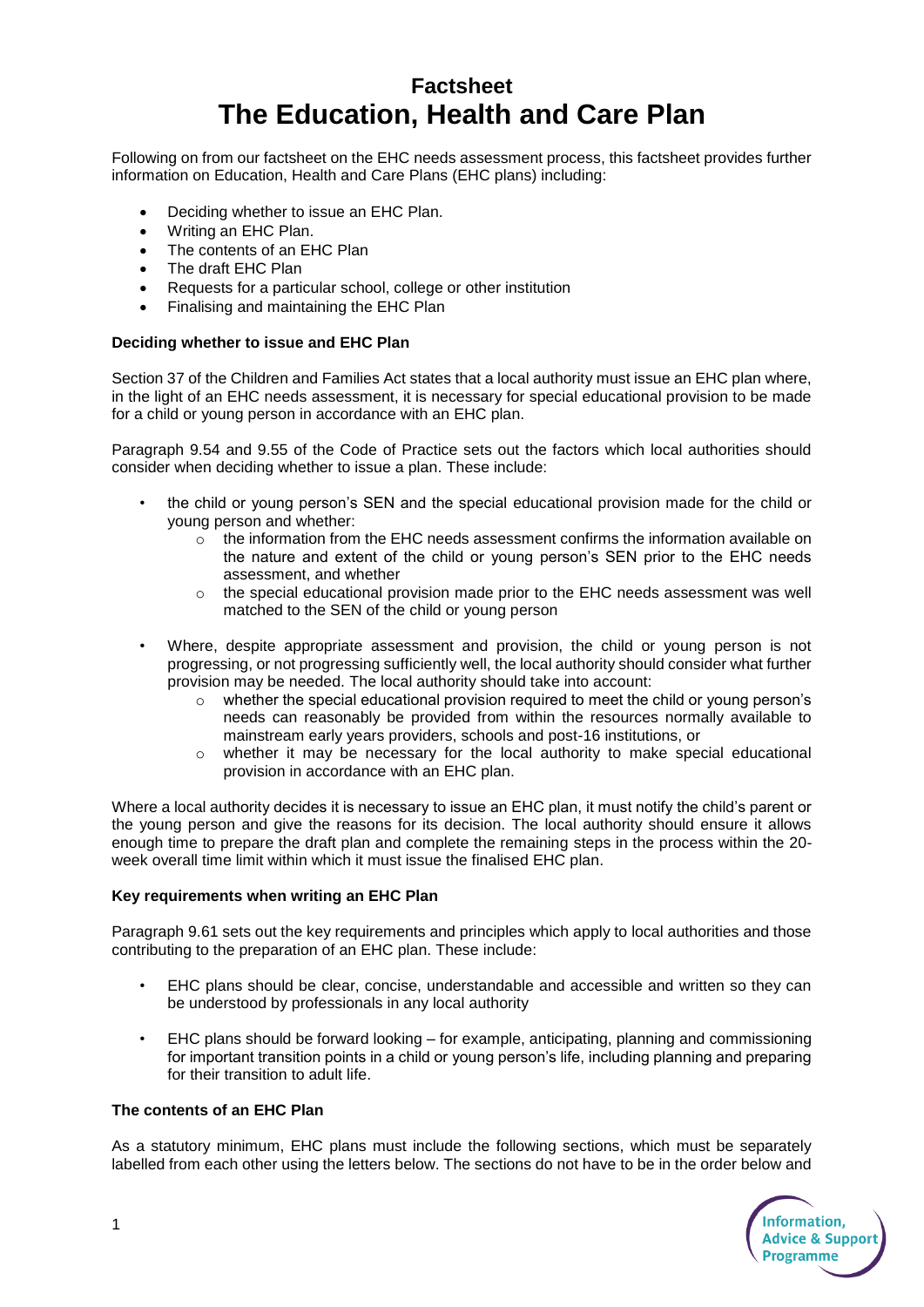local authorities may use an action plan in tabular format to include different sections and demonstrate how provision will be integrated, as long as the sections are separately labelled.

| Label | <b>Section</b>                                                                                              | Information to include                                                                                                                                                                                                                                                                                                                                                                                                                        |
|-------|-------------------------------------------------------------------------------------------------------------|-----------------------------------------------------------------------------------------------------------------------------------------------------------------------------------------------------------------------------------------------------------------------------------------------------------------------------------------------------------------------------------------------------------------------------------------------|
| A     | The views, interests and<br>aspirations of the child<br>and his or her parents or<br>the young person       | Details about the child or young person's aspirations<br>$\bullet$<br>and goals for the future (but not details of outcomes to<br>be achieved - see section above on outcomes for<br>guidance).<br>When<br>agreeing<br>the<br>aspirations,<br>consideration should be given to the child or young<br>person's aspirations for paid employment, independent<br>living and community participation.                                             |
|       |                                                                                                             | Details about play, health, schooling, independence,<br>friendships, further education and future plans including<br>employment (where practical).                                                                                                                                                                                                                                                                                            |
|       |                                                                                                             | A summary of how to communicate with the child or<br>young person and engage them in decision-making.                                                                                                                                                                                                                                                                                                                                         |
|       |                                                                                                             | The child or young person's history.<br>٠                                                                                                                                                                                                                                                                                                                                                                                                     |
|       |                                                                                                             | If written in the first person, the plan should make clear<br>$\bullet$<br>whether the child or young person is being quoted<br>directly, or if the views of parents or professionals are<br>being represented.                                                                                                                                                                                                                               |
| в     | The child or young<br>person's special<br>educational needs                                                 | All of the child or young person's identified special<br>educational needs must be specified.                                                                                                                                                                                                                                                                                                                                                 |
|       |                                                                                                             | SEN may include needs for health and social care<br>$\bullet$<br>provision that are treated as special educational<br>provision because they educate or train the child or<br>young person.                                                                                                                                                                                                                                                   |
| C     | The child or young<br>person's health needs<br>which are related to their<br><b>SEN</b>                     | The EHC plan must specify any health needs identified<br>through the EHC needs assessment which relate to the<br>child or young person's SEN. Some health care needs,<br>such as routine dental health needs, are unlikely to be<br>related to SEN.<br>The Clinical Commissioning Group (CCG) may also<br>$\bullet$<br>choose to specify other health care needs which are not                                                                |
|       |                                                                                                             | related to the child or young person's SEN (for example,<br>a long-term condition which might need management in<br>a special educational setting).                                                                                                                                                                                                                                                                                           |
| D     | The child or young<br>person's social care<br>needs which are related<br>to their SEN or to a<br>disability | • The EHC plan must specify any social care needs<br>identified through the EHC needs assessment which relate<br>to the child or young person's SEN or which require<br>provision for a child or young person under 18 under section<br>2 of the Chronically Sick and Disabled Persons Act 1970.<br>See further factsheets 7 and 8 for more on how the 1970<br>Act operates.<br>• The local authority may also choose to specify other social |
|       |                                                                                                             | care needs which are not linked to the child or young                                                                                                                                                                                                                                                                                                                                                                                         |

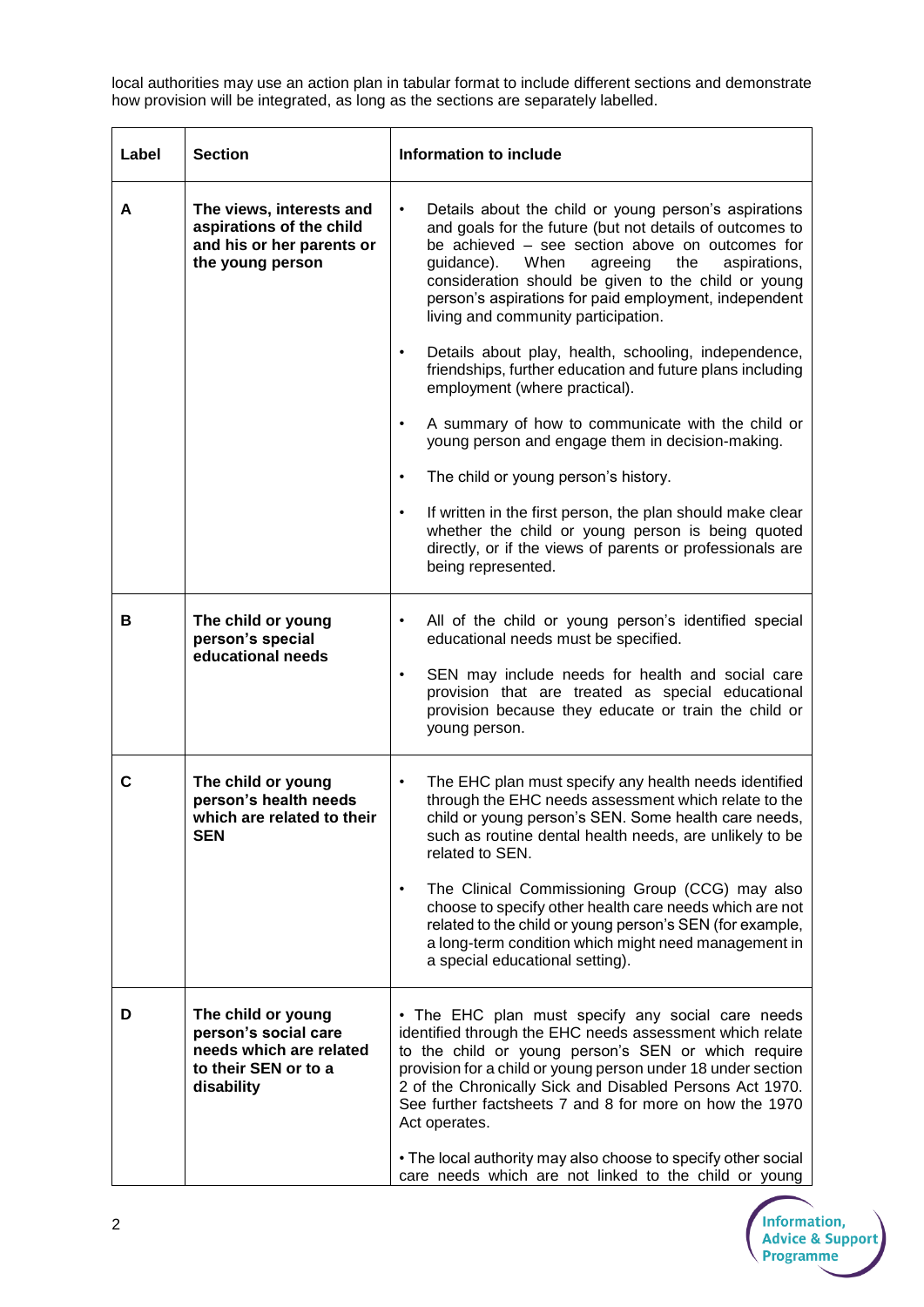|   |                                                                                      | person's SEN or to a disability. This could include reference<br>to any child in need or child protection plan which a child<br>may have relating to other family issues such as neglect.<br>Such an approach could help the child and their parents<br>manage the different plans and bring greater co-ordination<br>of services. Inclusion of information in relation to child<br>protection plans must only be with the consent of the child<br>and their parents. |
|---|--------------------------------------------------------------------------------------|-----------------------------------------------------------------------------------------------------------------------------------------------------------------------------------------------------------------------------------------------------------------------------------------------------------------------------------------------------------------------------------------------------------------------------------------------------------------------|
| Е | The outcomes sought for<br>the child or the young<br>person                          | • A range of outcomes over varying timescales, covering<br>education, health and care as appropriate but recognising<br>that it is the education and training outcomes only that will<br>determine when a plan is ceased for young people aged<br>over 18. Therefore, for young people aged over 17, the EHC<br>plan should identify clearly which outcomes are education<br>and training outcomes.                                                                   |
|   |                                                                                      | • A clear distinction between outcomes and provision. The<br>provision should help the child or young person achieve an<br>outcome, it is not an outcome in itself.                                                                                                                                                                                                                                                                                                   |
|   |                                                                                      | • Steps towards meeting the outcomes.                                                                                                                                                                                                                                                                                                                                                                                                                                 |
|   |                                                                                      | • The arrangements for monitoring progress, including<br>review and transition review arrangements and the<br>arrangements for setting and monitoring shorter term<br>targets by the early years provider, school, college or other<br>education or training provider.                                                                                                                                                                                                |
|   |                                                                                      | • Forward plans for key changes in a child or young person's<br>life, such as changing schools, moving from children's to<br>adult care and/or from paediatric services to adult health, or<br>moving on from further education to adulthood.                                                                                                                                                                                                                         |
|   |                                                                                      | • For children and young people preparing for the transition<br>to adulthood, the outcomes that will prepare them well for<br>adulthood and are clearly linked to the achievement of the<br>aspirations in section A.                                                                                                                                                                                                                                                 |
| F | The special educational<br>provision required by the<br>child or the young<br>person | • Provision must be detailed and specific and should<br>normally be quantified, for example, in terms of the type,<br>hours and frequency of support and level of expertise,<br>including where this support is secured through a Personal<br>Budget.                                                                                                                                                                                                                 |
|   |                                                                                      | • Provision must be specified for each and every need<br>specified in section B. It should be clear how the provision<br>will support achievement of the outcomes.                                                                                                                                                                                                                                                                                                    |
|   |                                                                                      | . Where health or social care provision educates or trains a<br>child or young person, it must appear in this section.                                                                                                                                                                                                                                                                                                                                                |
|   |                                                                                      | • There should be clarity as to how advice and information<br>gathered has informed the provision specified. Where the<br>local authority has departed from that advice, they should<br>say so and give reasons for it.                                                                                                                                                                                                                                               |
|   |                                                                                      | . In some cases, flexibility will be required to meet the<br>changing needs of the child or young person including<br>flexibility in the use of a Personal Budget.                                                                                                                                                                                                                                                                                                    |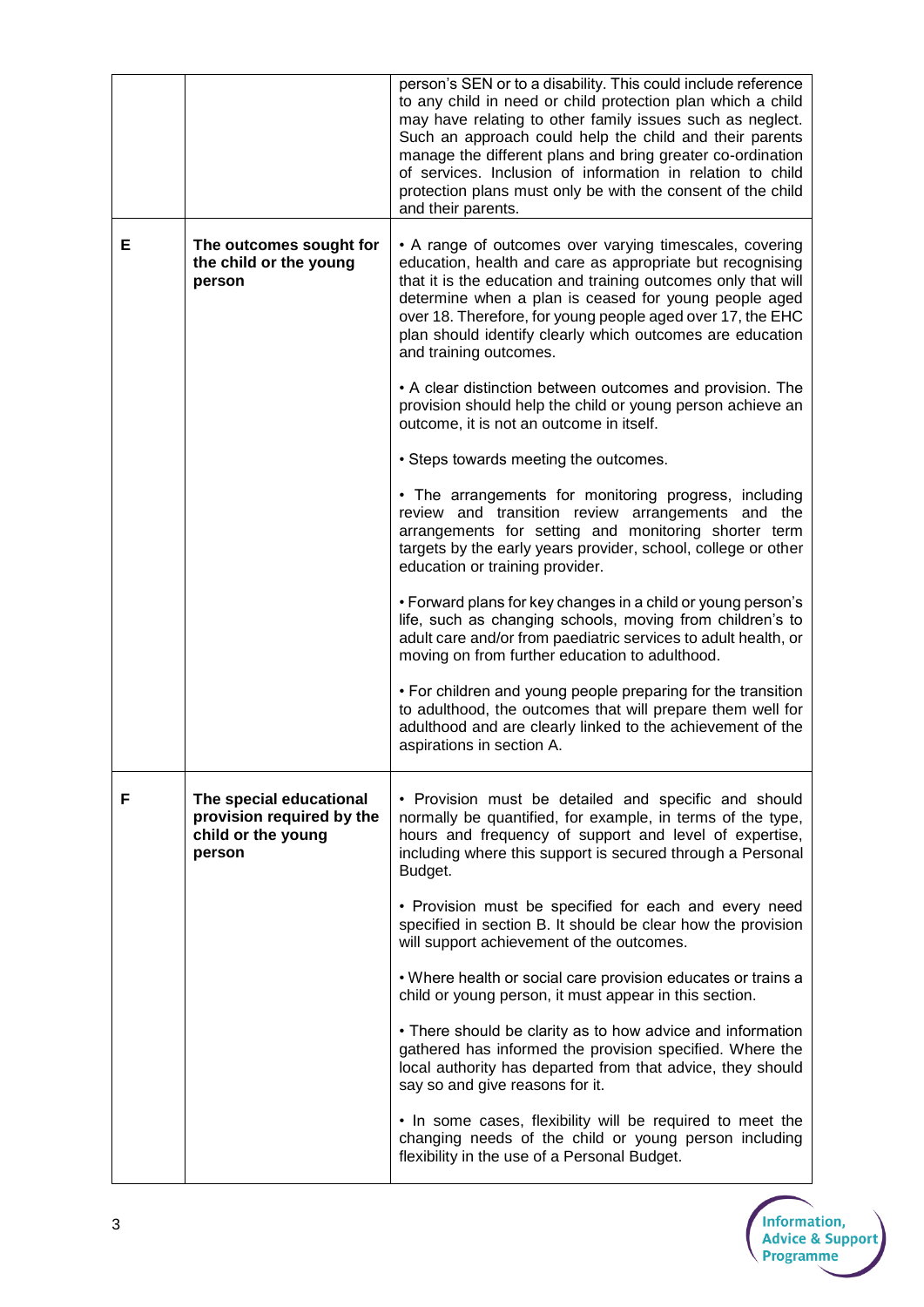|                |                                                                                                                                                                                                             | • The plan should specify:                                                                                                                                                                                                                                                                                                                                                                                                                                                                                                                                                                                                                                                                                                                                                                                                                                                                                                                                                                                                                                                                                                                                                                                                                                                                                                                                                                                                    |
|----------------|-------------------------------------------------------------------------------------------------------------------------------------------------------------------------------------------------------------|-------------------------------------------------------------------------------------------------------------------------------------------------------------------------------------------------------------------------------------------------------------------------------------------------------------------------------------------------------------------------------------------------------------------------------------------------------------------------------------------------------------------------------------------------------------------------------------------------------------------------------------------------------------------------------------------------------------------------------------------------------------------------------------------------------------------------------------------------------------------------------------------------------------------------------------------------------------------------------------------------------------------------------------------------------------------------------------------------------------------------------------------------------------------------------------------------------------------------------------------------------------------------------------------------------------------------------------------------------------------------------------------------------------------------------|
|                |                                                                                                                                                                                                             | any appropriate facilities and equipment, staffing<br>o<br>arrangements and curriculum<br>o any appropriate modifications to the application of the<br>National Curriculum, where relevant<br>o any appropriate exclusions from the application of the<br>National Curriculum or the course being studied in a post-<br>16 setting, in detail, and the provision which it is proposed<br>to substitute for any such exclusions in order to maintain a<br>balanced and broadly based curriculum<br>o where residential accommodation is appropriate, that fact<br>o where there is a Personal Budget, the outcomes to which<br>it is intended to contribute (detail of the arrangements for a<br>Personal Budget, including any direct payment, must be<br>included in the plan and these should be set out in section<br>J).                                                                                                                                                                                                                                                                                                                                                                                                                                                                                                                                                                                                  |
| G              | Any health provision<br>reasonably required by<br>the learning difficulties<br>or disabilities which<br>result in the child or<br>young person having<br><b>SEN</b>                                         | • Where an Individual Health Care Plan is made for them,<br>that plan should be included.<br>• Provision should be detailed and specific and should<br>normally be quantified, for example, in terms of the type of<br>support and who will provide it.<br>• It should be clear how the provision will support<br>achievement of the outcomes, including the health needs to<br>be met and the outcomes to be achieved through provision<br>secured through a personal (health) budget.<br>• Clarity as to how advice and information gathered has<br>informed the provision specified.<br>• Health care provision reasonably required may include<br>specialist support and therapies, such as medical<br>treatments and delivery of medications, occupational<br>therapy and physiotherapy, a range of nursing support,<br>specialist equipment, wheelchairs and continence supplies.<br>It could include highly specialist services needed by only a<br>small number of children which are commissioned centrally<br>by NHS England (for example therapeutic provision for<br>young offenders in the secure estate).<br>• The local authority and CCG may also choose to specify<br>other health care provision reasonably required by the child<br>or young person, which is not linked to their learning<br>difficulties or disabilities, but which should sensibly be co-<br>ordinated with other services in the plan. |
| H <sub>1</sub> | Any social care provision<br>which must be made for<br>a child or young person<br>under 18 resulting from<br>section 2 of the<br><b>Chronically Sick and</b><br><b>Disabled Persons Act</b><br>1970 (CSDPA) | • Provision should be detailed and specific and should<br>normally be quantified, for example, in terms of the type of<br>support and who will provide it (including where this is to be<br>secured through a social care direct payment).<br>• It should be clear how the provision will support<br>achievement of the outcomes, including any provision<br>secured through a Personal Budget. There should be clarity<br>as to how advice and information gathered has informed the<br>provision specified.                                                                                                                                                                                                                                                                                                                                                                                                                                                                                                                                                                                                                                                                                                                                                                                                                                                                                                                 |

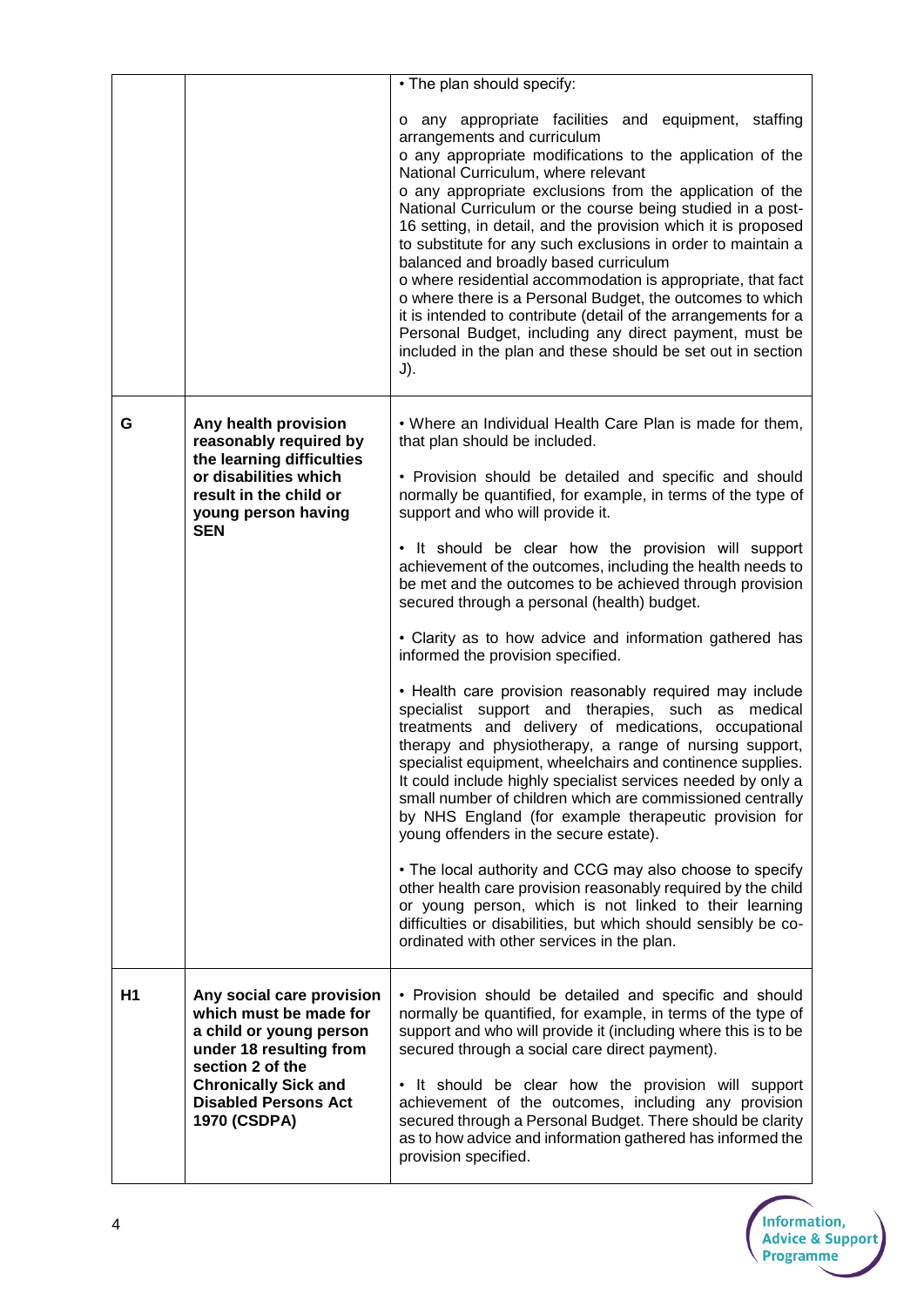|    |                                                                                                                                                                                | • Section H1 of the EHC plan must specify all services<br>assessed as being necessary to meet the needs of a<br>disabled child or young person under 18, under section 2 of<br>the CSDPA. These services include:<br>o practical assistance in the home<br>o provision or assistance in obtaining recreational<br>and educational facilities at home and outside the<br>home<br>o assistance in traveling to facilities<br>o adaptations to the home<br>o facilitating the taking of holidays<br>o provision of meals at home or elsewhere<br>o provision or assistance in obtaining a telephone<br>and any special equipment necessary<br>o non-residential short breaks (included in Section<br>H1 on the basis that the child as well as his or her<br>parent will benefit from the short break)<br>• This may include services to be provided for parent carers<br>of disabled children, including following an assessment of<br>their needs under sections 17ZD-17ZF of the Children Act<br>1989. |
|----|--------------------------------------------------------------------------------------------------------------------------------------------------------------------------------|--------------------------------------------------------------------------------------------------------------------------------------------------------------------------------------------------------------------------------------------------------------------------------------------------------------------------------------------------------------------------------------------------------------------------------------------------------------------------------------------------------------------------------------------------------------------------------------------------------------------------------------------------------------------------------------------------------------------------------------------------------------------------------------------------------------------------------------------------------------------------------------------------------------------------------------------------------------------------------------------------------|
| H2 | Any other social care<br>provision reasonably<br>required by the learning<br>difficulties or disabilities<br>which result in the child<br>or young person having<br><b>SEN</b> | Social care provision reasonably required may include<br>provision identified through early help and children in need<br>assessments and safeguarding assessments for children.<br>Section H2 must only include services which are not<br>provided under Section 2 of the CSDPA. For children and<br>young people under 18 this includes residential short<br>breaks and services provided to children arising from their<br>SEN but unrelated to a disability. This should include any<br>provision secured through a social care direct payment. See<br>chapter 10 for more information on children's social care<br>assessments.<br>• Social care provision reasonably required will include any                                                                                                                                                                                                                                                                                                    |
|    |                                                                                                                                                                                | adult social care provision to meet eligible needs for young<br>people over 18 (set out in an adult care and support plan)<br>under the Care Act 2014.<br>• The local authority may also choose to specify in section<br>H2 other social care provision reasonably required by the<br>child or young person, which is not linked to their learning<br>difficulties or disabilities. This will enable the local authority<br>to include in the EHC plan social care provision such as that<br>governed by child in need or child protection plans, or<br>provision meeting eligible needs set out in an adult care<br>plan where it is unrelated to the SEN but appropriate to<br>include in the EHC plan.                                                                                                                                                                                                                                                                                              |
|    | <b>Placement</b>                                                                                                                                                               | • The name and type of the school, maintained nursery<br>school, post-16 institution or other institution to be attended<br>by the child or young person and the type of that institution<br>(or, where the name of a school or other institution is not<br>specified in the EHC plan, the type of school or other<br>institution to be attended by the child or young person).<br>• These details must be included only in the final EHC plan,<br>not the draft EHC plan sent to the child's parent or to the<br>young person.                                                                                                                                                                                                                                                                                                                                                                                                                                                                        |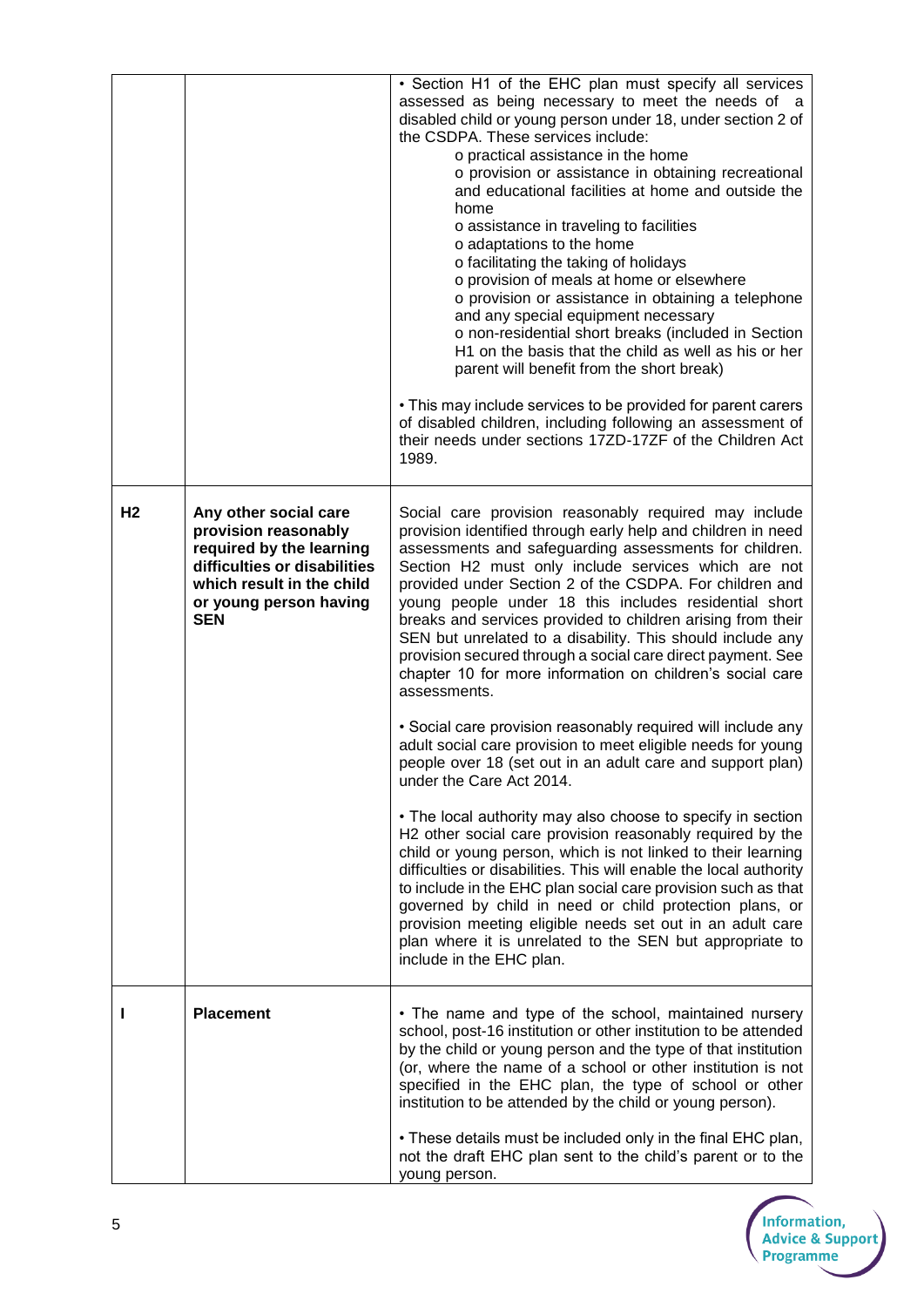|   | <b>Personal Budget</b><br>(including arrangements<br>for direct payments) | • This section should provide detailed information on any<br>Personal Budget that will be used to secure provision in the<br>EHC plan.                                               |
|---|---------------------------------------------------------------------------|--------------------------------------------------------------------------------------------------------------------------------------------------------------------------------------|
|   |                                                                           | • It should set out the arrangements in relation to direct<br>payments as required by education, health and social care<br>regulations.                                              |
|   |                                                                           | • The special educational needs and outcomes that are to<br>be met by any direct payment must be specified.                                                                          |
| Κ | The advice and<br>information                                             | • The advice and information gathered during the EHC<br>needs assessment must be set out in appendices to the<br>EHC plan. There should be a list of this advice and<br>information. |

Note:

Where the child or young person is in or beyond year 9, the EHC plan must also include (in sections F, G, H1 or H2 as appropriate) the provision required by the child or young person to assist in preparation for adulthood and independent living, for example, support for finding employment, housing or for participation in society.

## **The draft EHC Plan and requests for a particular school, college or other institution**

Before issuing the final EHC plan, child's parents or the young person must be sent plans in draft and given 15 days to make representations including on particular school named.

When the local authority sends the draft EHC plan to the child's parent or the young person the following apply:

- The local authority must notify the child's parent or the young person that during this period they can request that a particular school or other institution, or type of school or other institution, be named in the plan. The draft plan must not contain the name of the school, maintained nursery school, post-16 institution or other institution or the type of school or other institution to be attended by the child or young person (see below).
- The local authority must advise the child's parent or the young person where they can find information about the schools and colleges that are available for the child or young person to attend, for example through the Local Offer.
- The local authority should also seek agreement of any Personal Budget specified in the draft plan.

Where particular school is requested, the local authority must consult with governing body and relevant local authority if out of area.

The child's parent or the young person has the right to request a particular school, college or other institution of the following type to be named in their EHC plan:

- maintained nursery school
- maintained school and any form of academy or free school (mainstream or special)
- non-maintained special school
- further education or sixth form college
- independent school or independent specialist colleges (where they have been approved for this purpose by the Secretary of State and published in a list available to all parents and young people).

Section 39 of the Children and Families Act 2014 provides that the local authority must name the requested school or other institution in the EHC plan names the school or other institution specified in the request, unless: